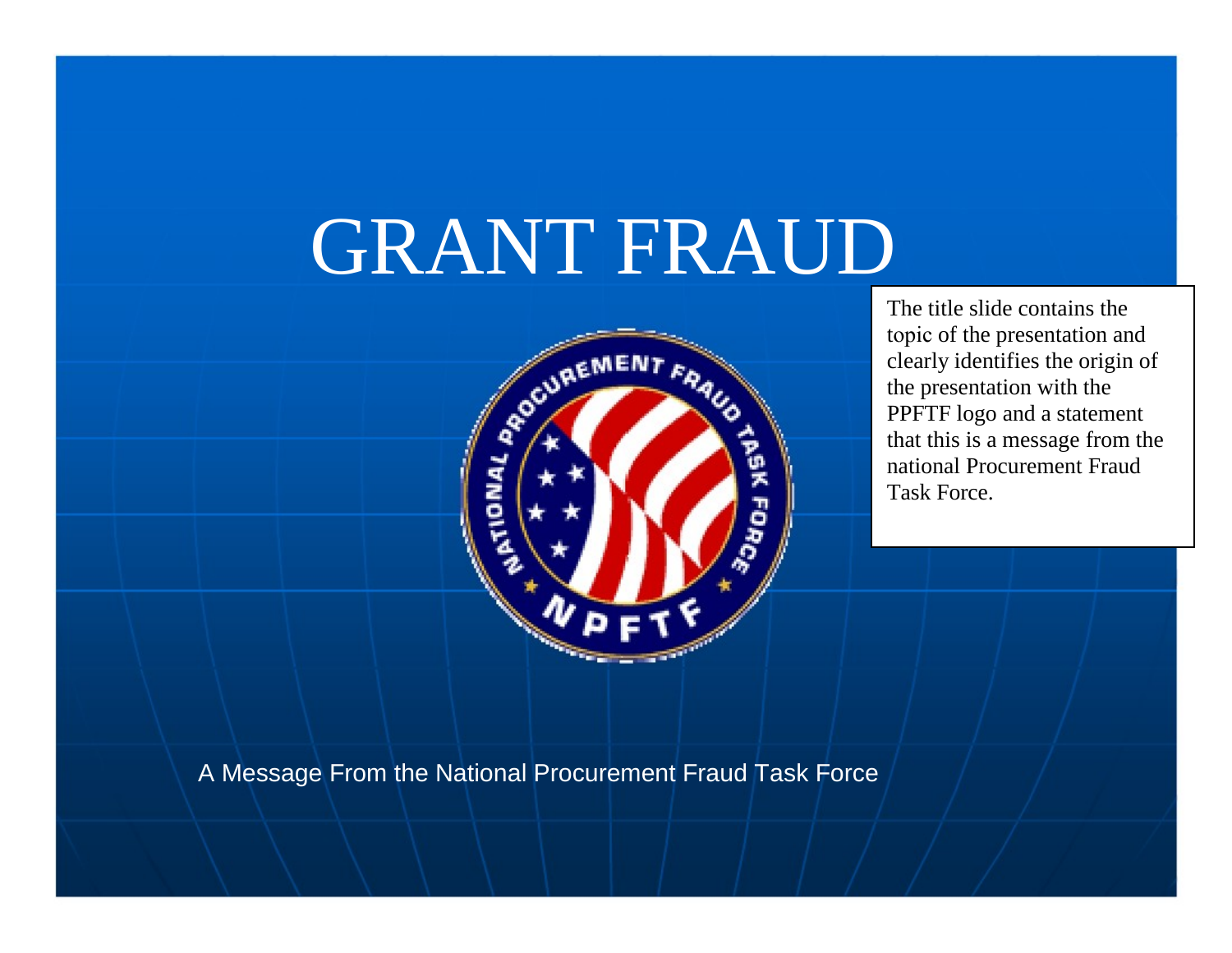

## General Grant Information

Each year, the United States Government awards nearly \$450 billion dollars in Federal Assistance Agreements, most commonly in the form of grants that help to:

1. Support national infrastructure programs in transportation, homeland security, criminal justice, agriculture, human health, and the environment.

Does the information on this slide appear to be complete without the comments of a presenter?

What information can you imagine the presenter adding to clarify the information in this slide?

- 2. Fund scientific research, studies, and analyses.
- 3. Further the social sciences, art, literature, and promote cultural enrichment.

Unfortunately, grant dollars are susceptible to fraud, waste, and abuse.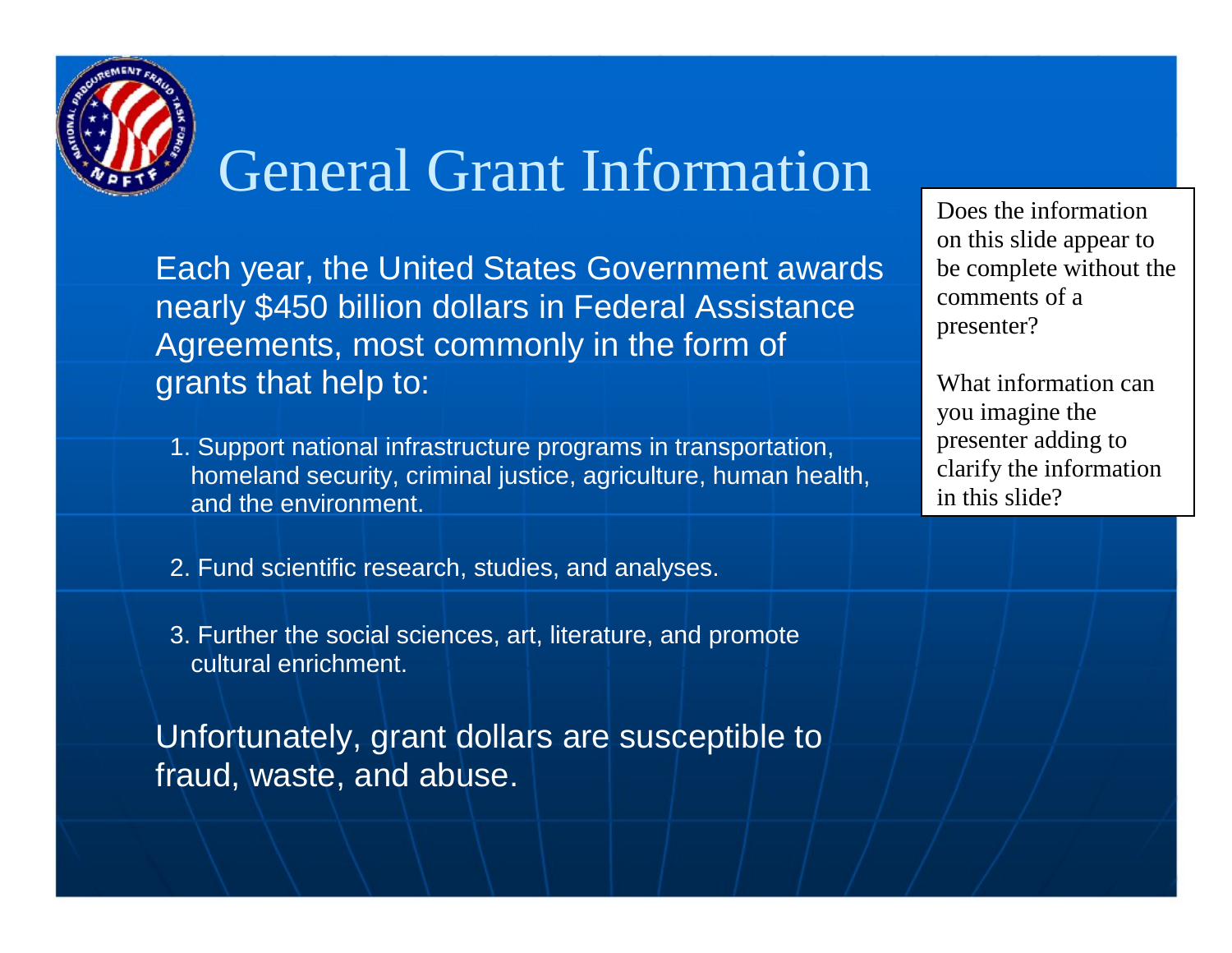

## Grant Recipient's

Recipients of **Recas ponents** have been awarded funds to carry out the goals and objectives identified in the grant. These funds are subject to certain regulations, oversight, and audit.

- 1. Grant recipients are stewards of federal funds.
- 2. Grant dollars must be used for their intended purpose.
- 3. Where applicable, grant recipients must account for costs and justify expenditures.

Using federal grant dollars for unjust enrichment, personal gain, or other than their intended use is a form of theft, subject to criminal and civil prosecution under the laws of the United States.

The purpose and audience for these slides has not been explicitly identified. What would you identify as the purpose and who would you identify as the audience?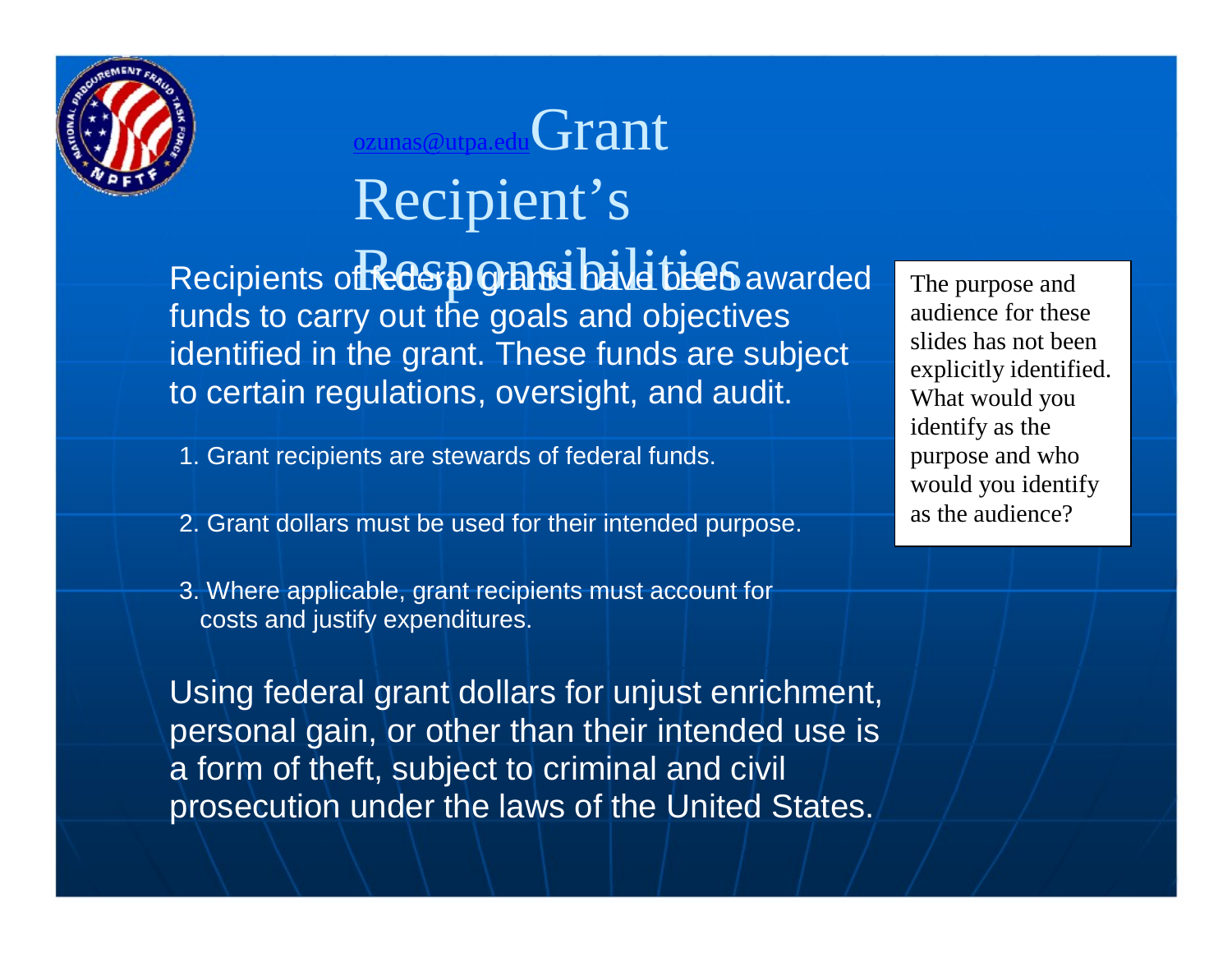

## Grant Fraud Statutes

Federal grant dollars are susceptible to several forms of financial theft, most commonly in the form of specific federal violations, including:

- 1. Embezzlement
- 2. Theft or Bribery concerning programs receiving Federal funds
- 3. False Statements
- 4. False Claims
- 5. Mail Fraud and Wire Fraud

Each of these violations of law are subject to criminal prosecution, fines, restitution, and civil penalties.

The first three slides after the title slide are organized with a parallel structure:

- 1. A title that states the topic of the slide.
- 2. A topic sentence that expands on the topic.
- 3. A numbered list of examples.
- 4. A legal warning about the misuse or violations.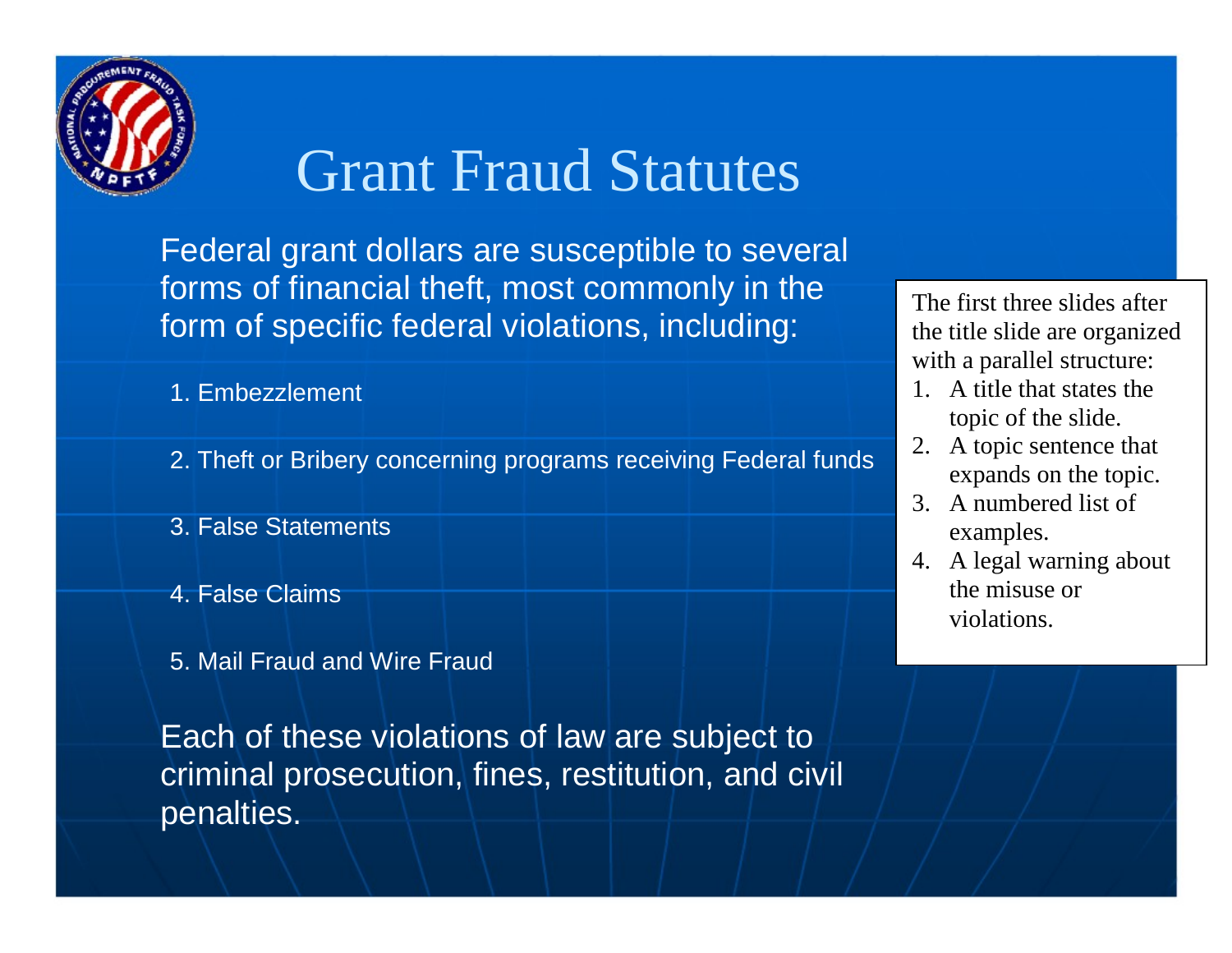# Who Commits Grant Fraud?

When business entities, individuals, communities, and other organizations receive federal grant dollars, they are entrusted with their appropriate expenditure.

#### Grant fraud is most often committed by:

- 1. Grant recipients, company officers, business partners, board members, and managers.
- 2. Bookkeepers, financial staff, and employees.
- 3. Contractors and subcontractors engaged with the recipient.

The next two slides identify the scope of grant fraud.

By identifying the wide range of individuals who commit fraud, this slide informs the core audience, grant recipients, of those individuals beyond themselves who might commit fraud.

4. Recipient consultants.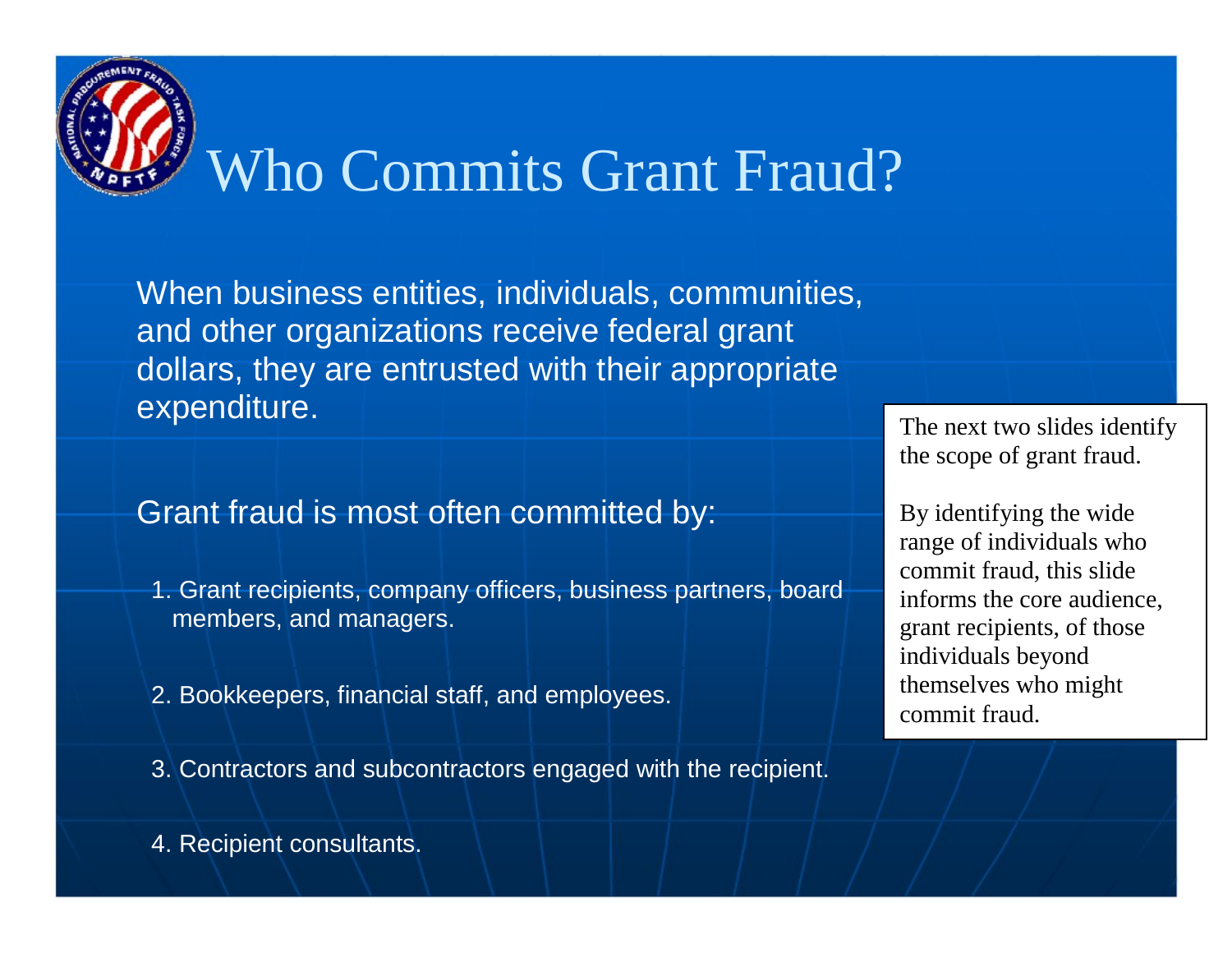

## Common Grant Fraud Scenarios

Grant fraud occurs in many ways, but some of the most common fraud scenarios include:

- 1. Charging personal expenses as business expenses against the grant.
- 2. Charging for costs which have not been incurred or are not attributable to the grant.
- 3. Charging for inflated labor costs or hours, or categories of labor which have not been incurred (for example, fictitious employees, contractors, or consultants).

By identifying the ways fraud can occur, this slide expands the audience's understanding of the scope of fraud.

Why do you think this slide uses the term "occurs" instead of "is committed"?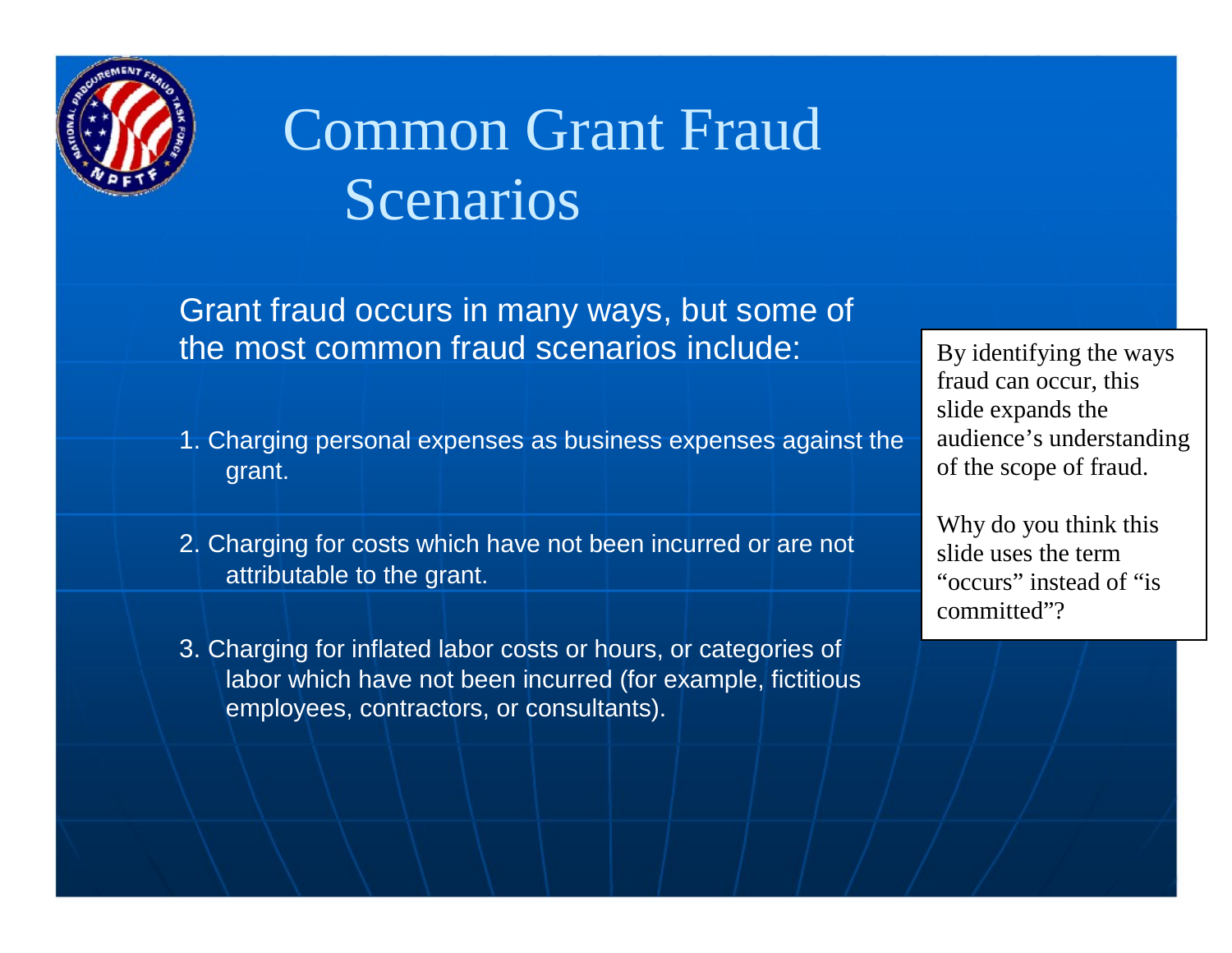

### Detect and Prevent Fraud

As a grant recipient, you can protect your organization and the source of your federal funds by detecting and preventing fraud:

The next two slides identify the audience's responsibility and the benefits of being diligent.

- 1. Establish an adequate and effective system of accounting, internal controls, records control, and records retention.
- 2. Implement an internal compliance and ethics program that encourages the recognition and reporting of fraud, waste, or abuse.
- Report suspected fraud to the Inspector General of the government agency that distributed the federal grant funds. 3.